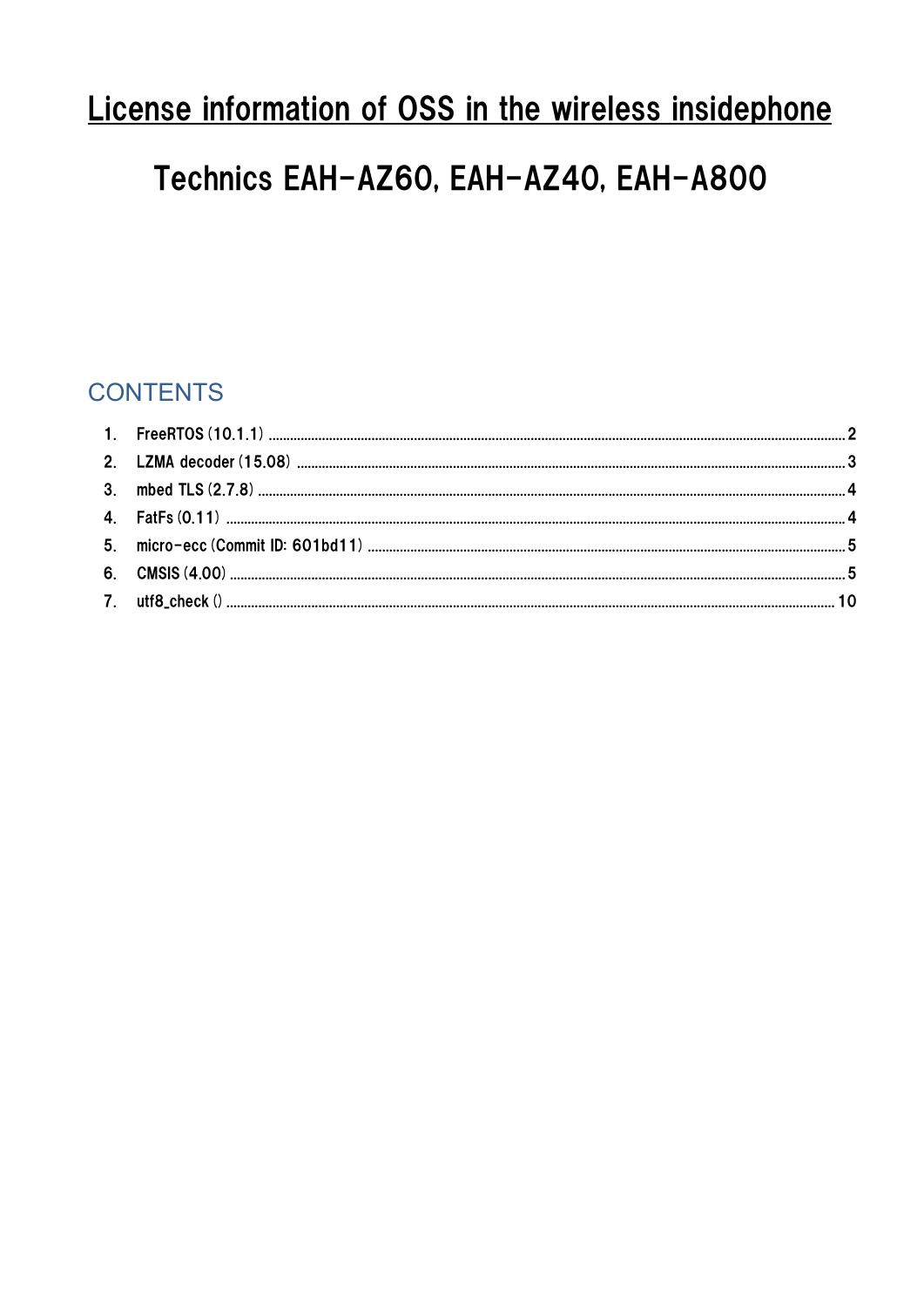#### \*\*\*\*\*\*\*\*\*\*\*\*\*\*\*\*\*\*\*\*\*\*\*\*\*\*\*\*\*\*\*\*\*\*\*\*\*\*\*\*\*\*\*\*\*\*\*\*\*\*\*\*\*\*\*\*\*\*\*\*\*\*\*\*\*\*\*\*\*\*\*\*\*\*\*\*

# 1. FreeRTOS(10.1.1)

#### License Details

Both the FreeRTOS kernel and libraries are distributed for free under the MIT open source license. The FreeRTOS kernel license comparison table below contains answers to common license questions.

## MIT open source license text

Permission is hereby granted, free of charge, to any person obtaining a copy of this software and associated documentation files (the "Software"), to deal in the Software without restriction, including without limitation the rights to use, copy, modify, merge, publish, distribute, sublicense, and/or sell copies of the Software, and to permit persons to whom the Software is furnished to do so, subject to the following conditions:

The above copyright notice and this permission notice shall be included in all copies or substantial portions of the Software.

THE SOFTWARE IS PROVIDED "AS IS", WITHOUT WARRANTY OF ANY KIND, EXPRESS OR IMPLIED, INCLUDING BUT NOT LIMITED TO THE WARRANTIES OF MERCHANTABILITY, FITNESS FOR A PARTICULAR PURPOSE AND NONINFRINGEMENT. IN NO EVENT SHALL THE AUTHORS OR COPYRIGHT HOLDERS BE LIABLE FOR ANY CLAIM, DAMAGES OR OTHER LIABILITY, WHETHER IN AN ACTION OF CONTRACT, TORT OR OTHERWISE, ARISING FROM, OUT OF OR IN CONNECTION WITH THE SOFTWARE OR THE USE OR OTHER DEALINGS IN THE SOFTWARE.

## Optional FreeRTOS commercial licensing

From our strategic partner WITTENSTEIN high integrity systems.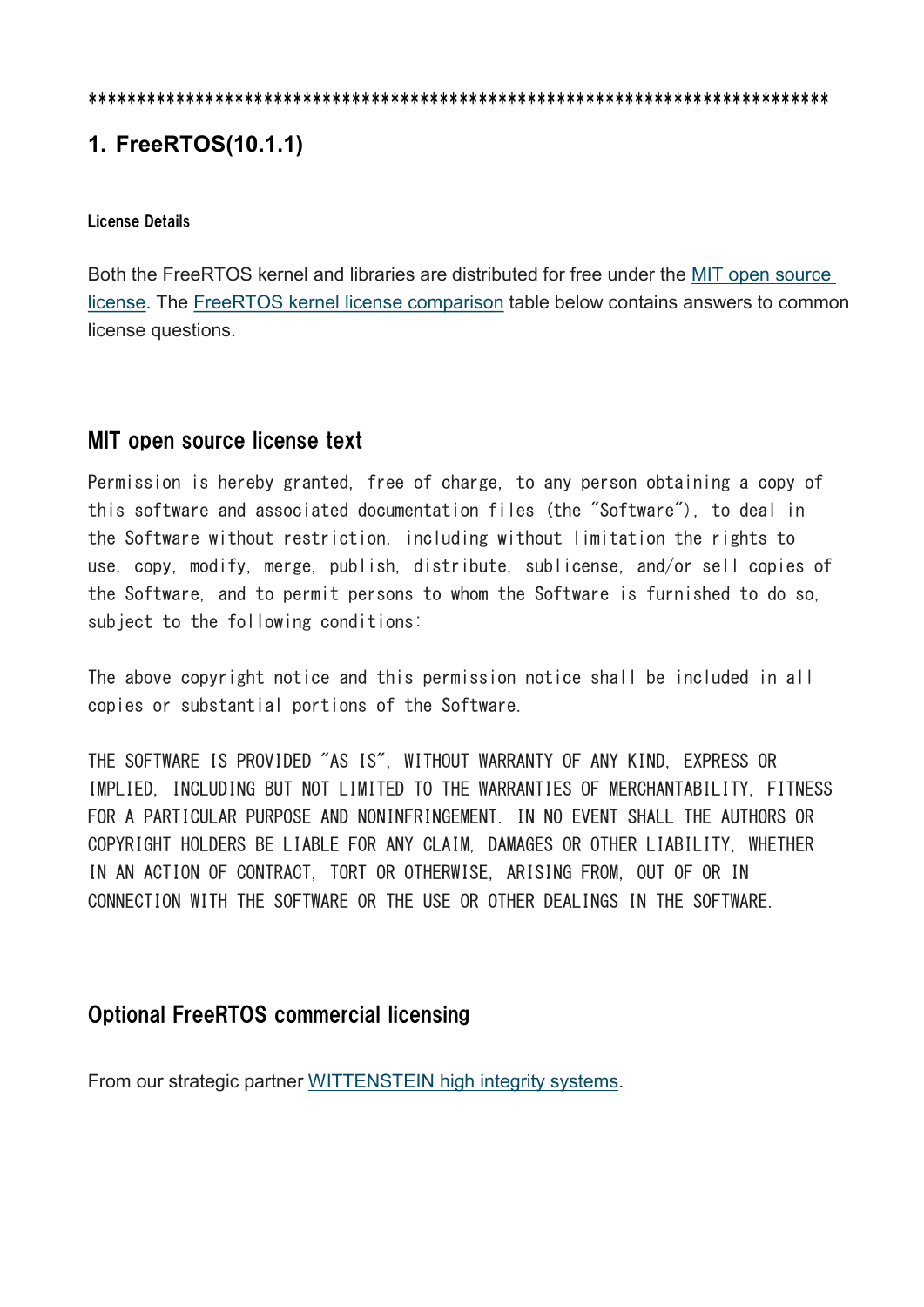

OpenRTOSTM Fis a commercially licensed version of the FreeRTOS kernel that includes indemnification and dedicated support. FreeRTOS and OpenRTOS share the same code base. OpenRTOS is provided under license from AWS by WITTENSTEIN high integrity systems – an AWS strategic partner.



SAFERTOS<sup>™ &</sup> is a derivative version of the FreeRTOS kernel that has been analyzed, documented and tested to meet the stringent requirements of industrial (IEC 61508 SIL 3), medical (IEC 62304 and FDA 510(K)) automotive (ISO 26262) and other international safety standards. SafeRTOS includes independently audited safety life cycle documentation artifacts. SafeRTOS is provided by WITTENSTEIN high integrity systems – an AWS strategic partner.

# FreeRTOS kernel license comparison

|                                                                                          | FreeRTOS<br>kernel<br><b>MIT license</b> | <b>OpenRTOS</b><br><b>Commercial license</b>   |
|------------------------------------------------------------------------------------------|------------------------------------------|------------------------------------------------|
| Is it free?                                                                              | Yes                                      | No                                             |
| Can I use it in a commercial application?                                                | Yes                                      | Yes                                            |
| Is it royalty free?                                                                      | Yes                                      | Yes                                            |
| Is a warranty provided?                                                                  | No                                       | <b>Yes</b>                                     |
| Can I receive professional technical support on a commercial<br>basis?                   | Yes                                      | Yes                                            |
| Is legal protection provided?                                                            | <b>No</b>                                | Yes, IP infringement protection<br>is provided |
| Do I have to open source my application code that makes use<br>of the FreeRTOS services? | No                                       | <b>No</b>                                      |
| Do I have to open source my changes to the FreeRTOS<br>kernel?                           | No                                       | No                                             |
| Do I have to document that my product uses FreeRTOS?                                     | No                                       | No                                             |
| Do I have to offer to provide the FreeRTOS code to users of                              |                                          | <b>No</b>                                      |

#### \*\*\*\*\*\*\*\*\*\*\*\*\*\*\*\*\*\*\*\*\*\*\*\*\*\*\*\*\*\*\*\*\*\*\*\*\*\*\*\*\*\*\*\*\*\*\*\*\*\*\*\*\*\*\*\*\*\*\*\*\*\*\*\*\*\*\*\*\*\*\*\*\*\*\*\*

# 2. LZMA decoder(15.08)

License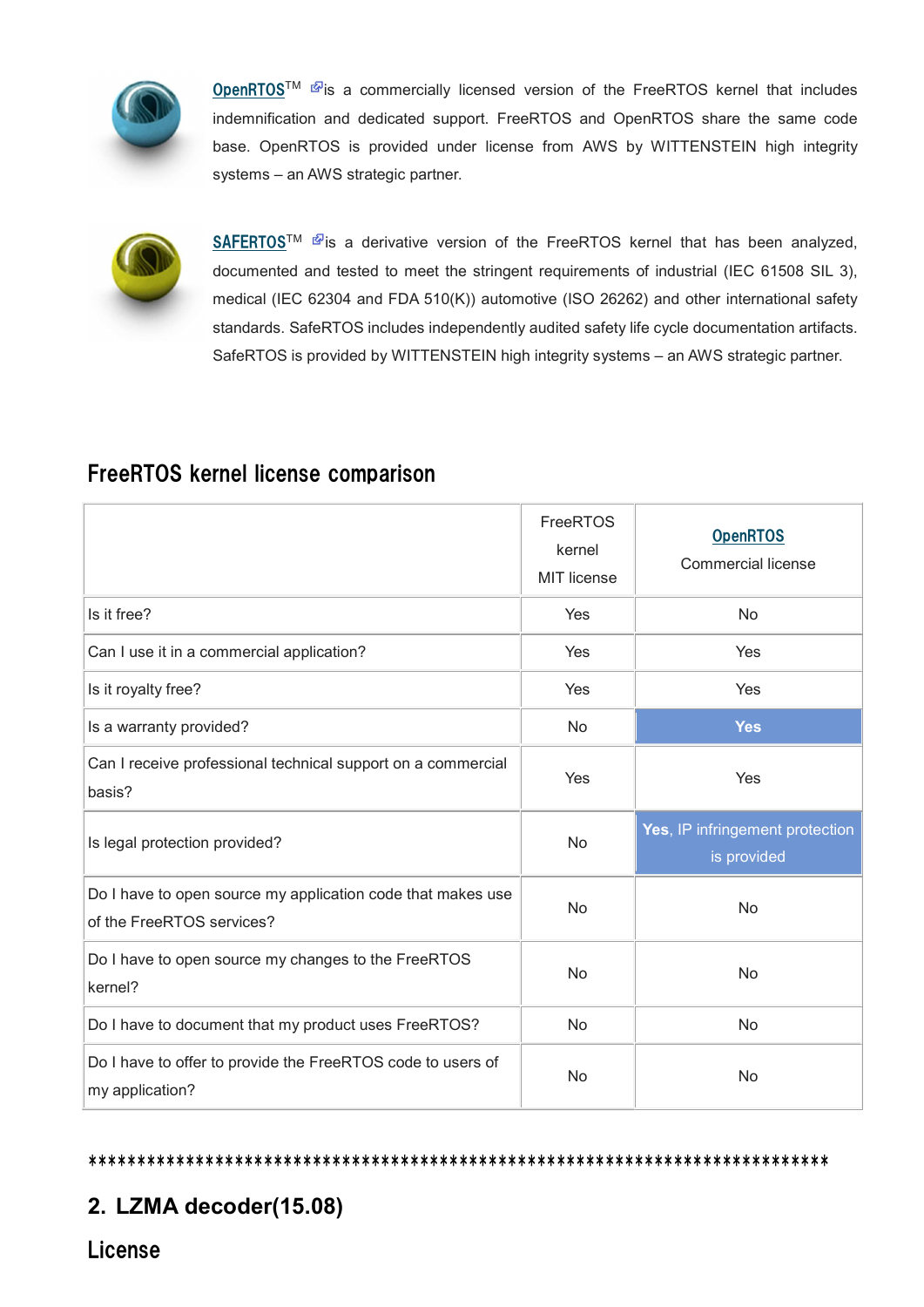## **LZMA SDK** is placed in the **public domain.**

Anyone is free to copy, modify, publish, use, compile, sell, or distribute the original LZMA SDK code, either in source code form or as a compiled binary, for any purpose, commercial or non-commercial, and by any means.

#### 

# 3. mbed TLS(2.7.8)

## License

Unless specifically indicated otherwise in a file, Mbed TLS files are provided under the Apache-2.0 license. See here for the full text of this license. Contributors must accept that their contributions are made under both the Apache-2.0 AND GPL-2.0-or-later licenses. This enables LTS (Long Term Support) branches of the software to be provided under either the Apache-2.0 OR GPL-2.0-or-later licenses.

### 

# 4. FatFs(0.11)

### **About FatFs License**

 $\sqrt{2}$ 

 $\sqrt{2}$ 

 $\sqrt{2}$ 

FatFs has being developped as a personal project of the author, ChaN. It is free from the code anyone else wrote at current release. Following code block shows a copy of the FatFs license document that included in the source files.

```
/ FatFs - Generic FAT Filesystem Module Rx.xx
```
/ Copyright (C) 20xx. ChaN. all right reserved.

/ FatFs module is an open source software. Redistribution and use of FatFs in / source and binary forms, with or without modification, are permitted provided  $/$  that the following condition is met:

 $\neq$  1. Redistributions of source code must retain the above copyright notice. this condition and the following disclaimer.  $\bigg)$ 

/ This software is provided by the copyright holder and contributors "AS IS" / and any warranties related to this software are DISCLAIMED.

```
/ The copyright owner or contributors be NOT LIABLE for any damages caused
/ by use of this software.
```
 $\sqrt{2}$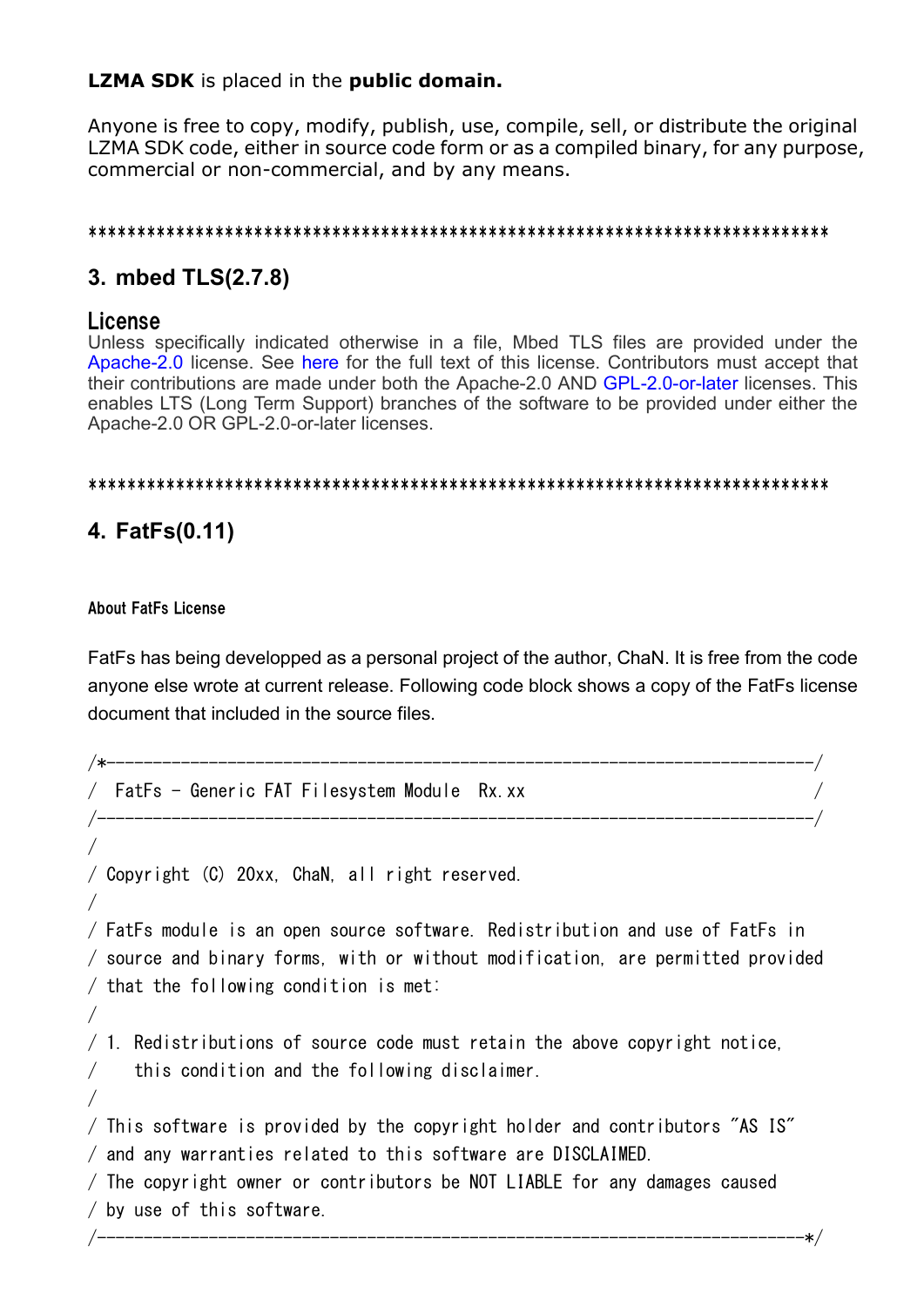Therefore FatFs license is one of the BSD-style licenses but there is a significant feature. FatFs is mainly intended for embedded systems. In order to extend the usability for commercial products, the redistributions of FatFs in binary form, such as embedded code, binary library and any forms without source code, does not need to include about FatFs in the documentations. This is equivalent to the 1-clause BSD license. Of course FatFs is compatible with the most of open source software licenses including GNU GPL. When you redistribute the FatFs source code with any changes or create a fork, the license can also be changed to GNU GPL, BSD-style license or any open source software license that compatible with FatFs license.

#### \*\*\*\*\*\*\*\*\*\*\*\*\*\*\*\*\*\*\*\*\*\*\*\*\*\*\*\*\*\*\*\*\*\*\*\*\*\*\*\*\*\*\*\*\*\*\*\*\*\*\*\*\*\*\*\*\*\*\*\*\*\*\*\*\*\*\*\*\*\*\*\*\*\*\*\*

## 5. micro-ecc(Commit ID: 601bd11)

Copyright (c) 2014, Kenneth MacKay All rights reserved.

Redistribution and use in source and binary forms, with or without modification, are permitted provided that the following conditions are met:

- \* Redistributions of source code must retain the above copyright notice, this list of conditions and the following disclaimer.
- \* Redistributions in binary form must reproduce the above copyright notice, this list of conditions and the following disclaimer in the documentation and/or other materials provided with the distribution.

THIS SOFTWARE IS PROVIDED BY THE COPYRIGHT HOLDERS AND CONTRIBUTORS "AS IS" AND ANY EXPRESS OR IMPLIED WARRANTIES, INCLUDING, BUT NOT LIMITED TO, THE IMPLIED WARRANTIES OF MERCHANTABILITY AND FITNESS FOR A PARTICULAR PURPOSE ARE DISCLAIMED. IN NO EVENT SHALL THE COPYRIGHT HOLDER OR CONTRIBUTORS BE LIABLE FOR ANY DIRECT, INDIRECT, INCIDENTAL, SPECIAL, EXEMPLARY, OR CONSEQUENTIAL DAMAGES (INCLUDING, BUT NOT LIMITED TO, PROCUREMENT OF SUBSTITUTE GOODS OR SERVICES; LOSS OF USE, DATA, OR PROFITS; OR BUSINESS INTERRUPTION) HOWEVER CAUSED AND ON ANY THEORY OF LIABILITY, WHETHER IN CONTRACT, STRICT LIABILITY, OR TORT (INCLUDING NEGLIGENCE OR OTHERWISE) ARISING IN ANY WAY OUT OF THE USE OF THIS SOFTWARE, EVEN IF ADVISED OF THE POSSIBILITY OF SUCH DAMAGE.

\*\*\*\*\*\*\*\*\*\*\*\*\*\*\*\*\*\*\*\*\*\*\*\*\*\*\*\*\*\*\*\*\*\*\*\*\*\*\*\*\*\*\*\*\*\*\*\*\*\*\*\*\*\*\*\*\*\*\*\*\*\*\*\*\*\*\*\*\*\*\*\*\*\*\*\*

## 6. CMSIS(4.00)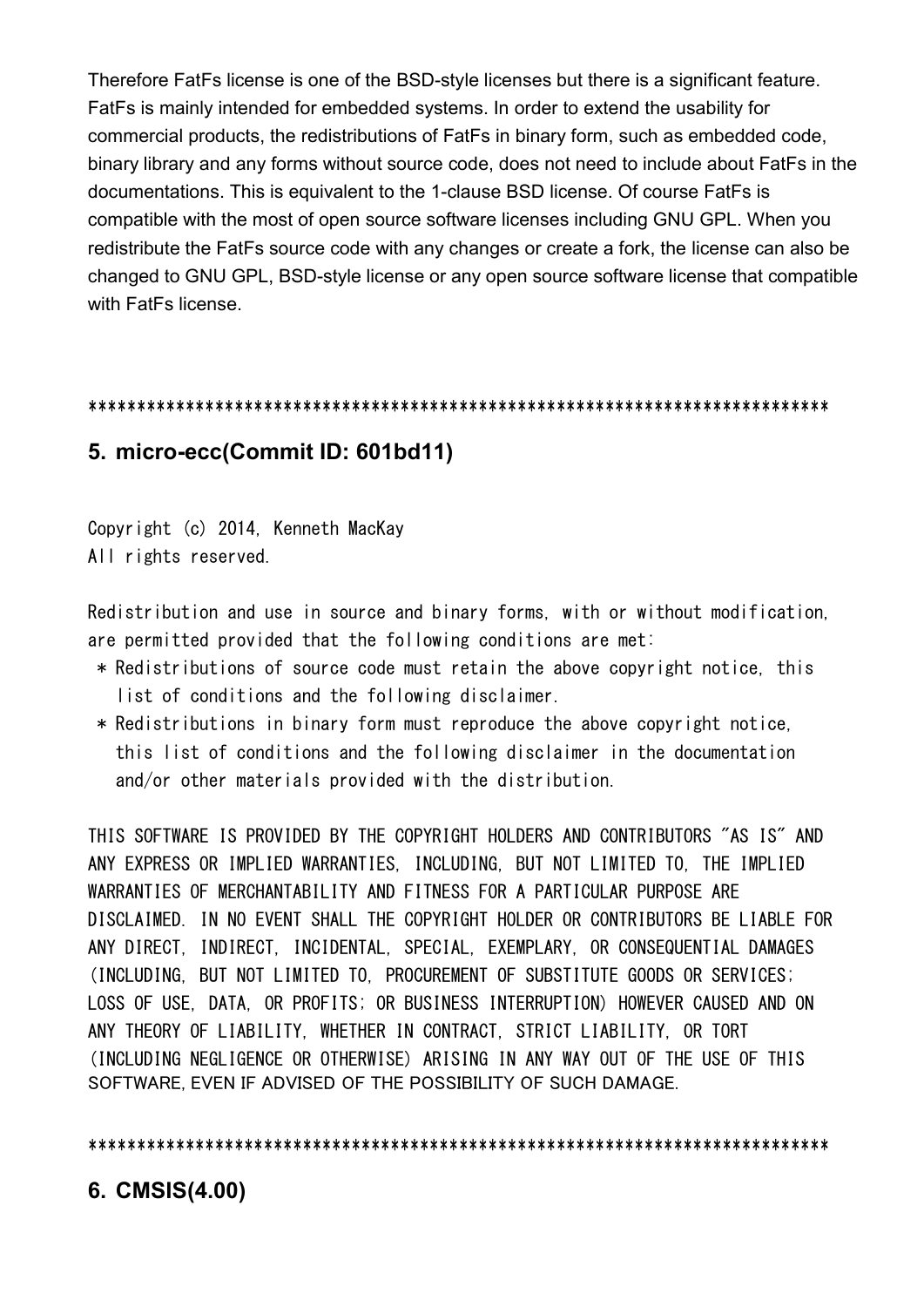## License

The CMSIS is provided free of charge by Arm under the Apache 2.0 License.

Apache License

 Version 2.0, January 2004 http://www.apache.org/licenses/

TERMS AND CONDITIONS FOR USE, REPRODUCTION, AND DISTRIBUTION

1. Definitions.

 "License" shall mean the terms and conditions for use, reproduction, and distribution as defined by Sections 1 through 9 of this document.

 "Licensor" shall mean the copyright owner or entity authorized by the copyright owner that is granting the License.

 "Legal Entity" shall mean the union of the acting entity and all other entities that control, are controlled by, or are under common control with that entity. For the purposes of this definition, "control" means (i) the power, direct or indirect, to cause the direction or management of such entity, whether by contract or otherwise, or (ii) ownership of fifty percent (50%) or more of the outstanding shares, or (iii) beneficial ownership of such entity.

 "You" (or "Your") shall mean an individual or Legal Entity exercising permissions granted by this License.

 "Source" form shall mean the preferred form for making modifications, including but not limited to software source code, documentation source, and configuration files.

 "Object" form shall mean any form resulting from mechanical transformation or translation of a Source form, including but not limited to compiled object code, generated documentation, and conversions to other media types.

 "Work" shall mean the work of authorship, whether in Source or Object form, made available under the License, as indicated by a copyright notice that is included in or attached to the work (an example is provided in the Appendix below).

 "Derivative Works" shall mean any work, whether in Source or Object form, that is based on (or derived from) the Work and for which the editorial revisions, annotations, elaborations, or other modifications represent, as a whole, an original work of authorship. For the purposes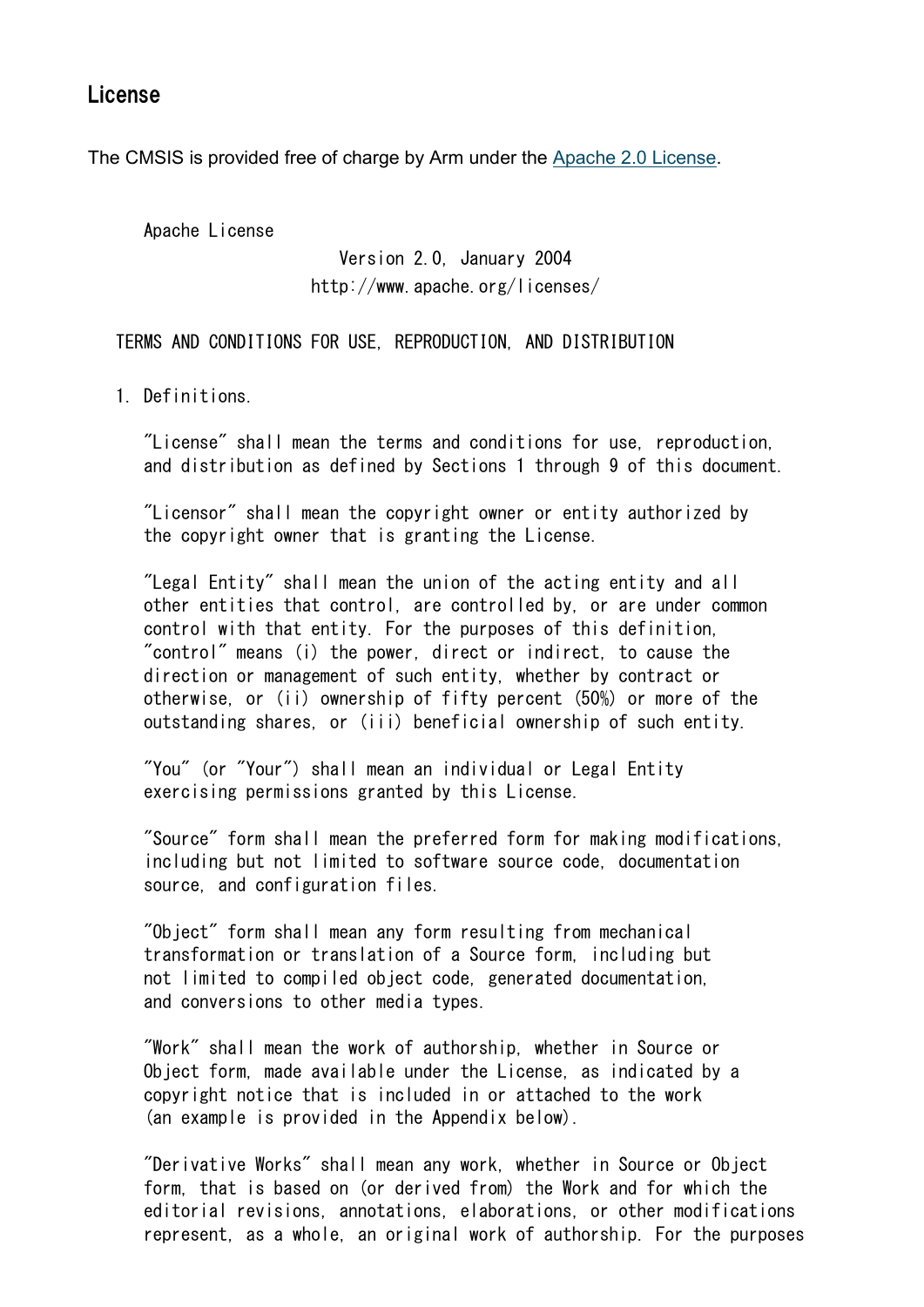of this License, Derivative Works shall not include works that remain separable from, or merely link (or bind by name) to the interfaces of, the Work and Derivative Works thereof.

 "Contribution" shall mean any work of authorship, including the original version of the Work and any modifications or additions to that Work or Derivative Works thereof, that is intentionally submitted to Licensor for inclusion in the Work by the copyright owner or by an individual or Legal Entity authorized to submit on behalf of the copyright owner. For the purposes of this definition, "submitted" means any form of electronic, verbal, or written communication sent to the Licensor or its representatives, including but not limited to communication on electronic mailing lists, source code control systems, and issue tracking systems that are managed by, or on behalf of, the Licensor for the purpose of discussing and improving the Work, but excluding communication that is conspicuously marked or otherwise designated in writing by the copyright owner as "Not a Contribution."

 "Contributor" shall mean Licensor and any individual or Legal Entity on behalf of whom a Contribution has been received by Licensor and subsequently incorporated within the Work.

- 2. Grant of Copyright License. Subject to the terms and conditions of this License, each Contributor hereby grants to You a perpetual, worldwide, non-exclusive, no-charge, royalty-free, irrevocable copyright license to reproduce, prepare Derivative Works of, publicly display, publicly perform, sublicense, and distribute the Work and such Derivative Works in Source or Object form.
- 3. Grant of Patent License. Subject to the terms and conditions of this License, each Contributor hereby grants to You a perpetual, worldwide, non-exclusive, no-charge, royalty-free, irrevocable (except as stated in this section) patent license to make, have made, use, offer to sell, sell, import, and otherwise transfer the Work, where such license applies only to those patent claims licensable by such Contributor that are necessarily infringed by their Contribution(s) alone or by combination of their Contribution(s) with the Work to which such Contribution(s) was submitted. If You institute patent litigation against any entity (including a cross-claim or counterclaim in a lawsuit) alleging that the Work or a Contribution incorporated within the Work constitutes direct or contributory patent infringement, then any patent licenses granted to You under this License for that Work shall terminate as of the date such litigation is filed.
- 4. Redistribution. You may reproduce and distribute copies of the Work or Derivative Works thereof in any medium, with or without modifications, and in Source or Object form, provided that You meet the following conditions:
	- (a) You must give any other recipients of the Work or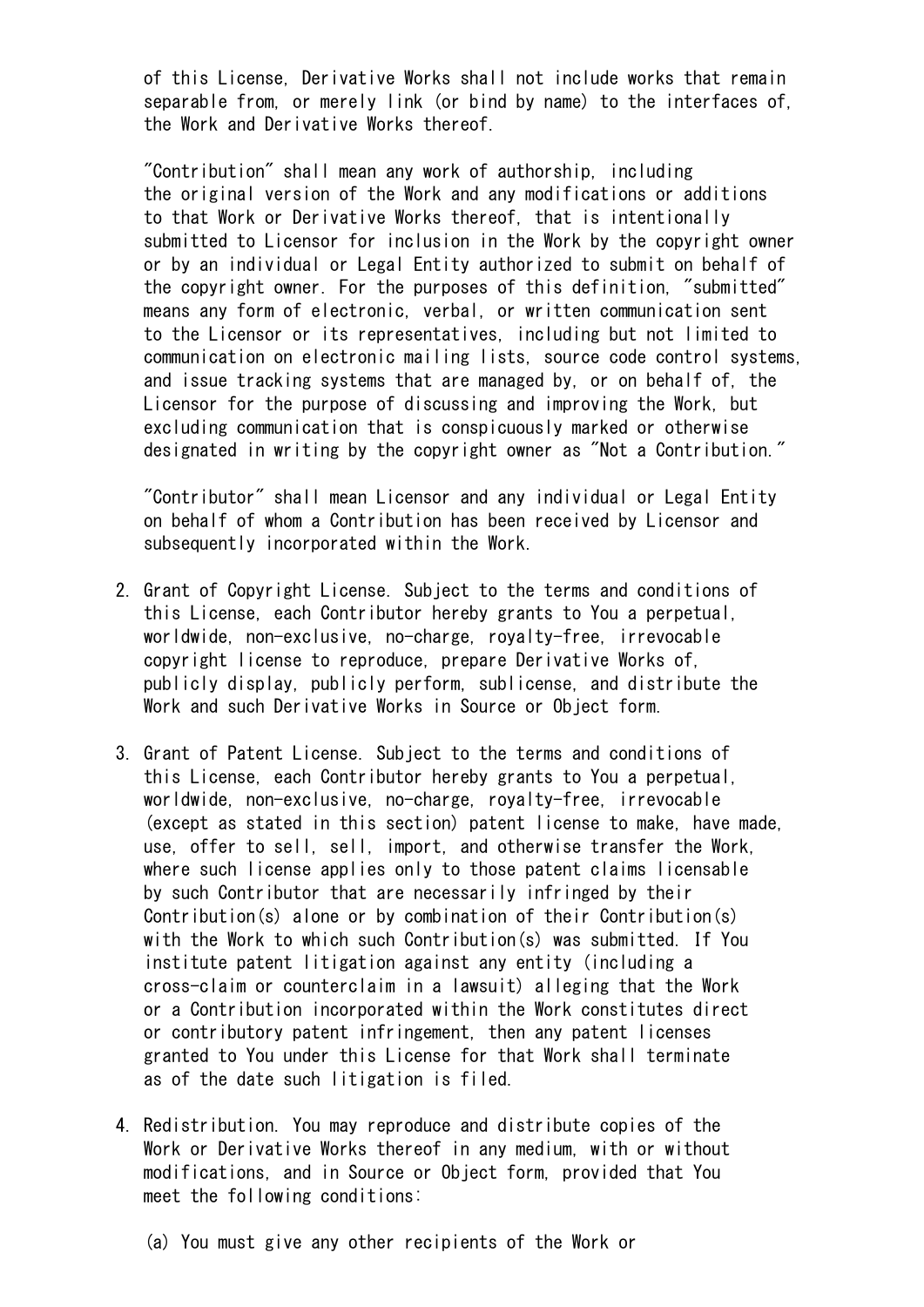Derivative Works a copy of this License; and

- (b) You must cause any modified files to carry prominent notices stating that You changed the files; and
- (c) You must retain, in the Source form of any Derivative Works that You distribute, all copyright, patent, trademark, and attribution notices from the Source form of the Work, excluding those notices that do not pertain to any part of the Derivative Works; and
- (d) If the Work includes a "NOTICE" text file as part of its distribution, then any Derivative Works that You distribute must include a readable copy of the attribution notices contained within such NOTICE file, excluding those notices that do not pertain to any part of the Derivative Works, in at least one of the following places: within a NOTICE text file distributed as part of the Derivative Works; within the Source form or documentation, if provided along with the Derivative Works; or, within a display generated by the Derivative Works, if and wherever such third-party notices normally appear. The contents of the NOTICE file are for informational purposes only and do not modify the License. You may add Your own attribution notices within Derivative Works that You distribute, alongside or as an addendum to the NOTICE text from the Work, provided that such additional attribution notices cannot be construed as modifying the License.

 You may add Your own copyright statement to Your modifications and may provide additional or different license terms and conditions for use, reproduction, or distribution of Your modifications, or for any such Derivative Works as a whole, provided Your use, reproduction, and distribution of the Work otherwise complies with the conditions stated in this License.

- 5. Submission of Contributions. Unless You explicitly state otherwise, any Contribution intentionally submitted for inclusion in the Work by You to the Licensor shall be under the terms and conditions of this License, without any additional terms or conditions. Notwithstanding the above, nothing herein shall supersede or modify the terms of any separate license agreement you may have executed with Licensor regarding such Contributions.
- 6. Trademarks. This License does not grant permission to use the trade names, trademarks, service marks, or product names of the Licensor, except as required for reasonable and customary use in describing the origin of the Work and reproducing the content of the NOTICE file.
- 7. Disclaimer of Warranty. Unless required by applicable law or agreed to in writing, Licensor provides the Work (and each Contributor provides its Contributions) on an "AS IS" BASIS,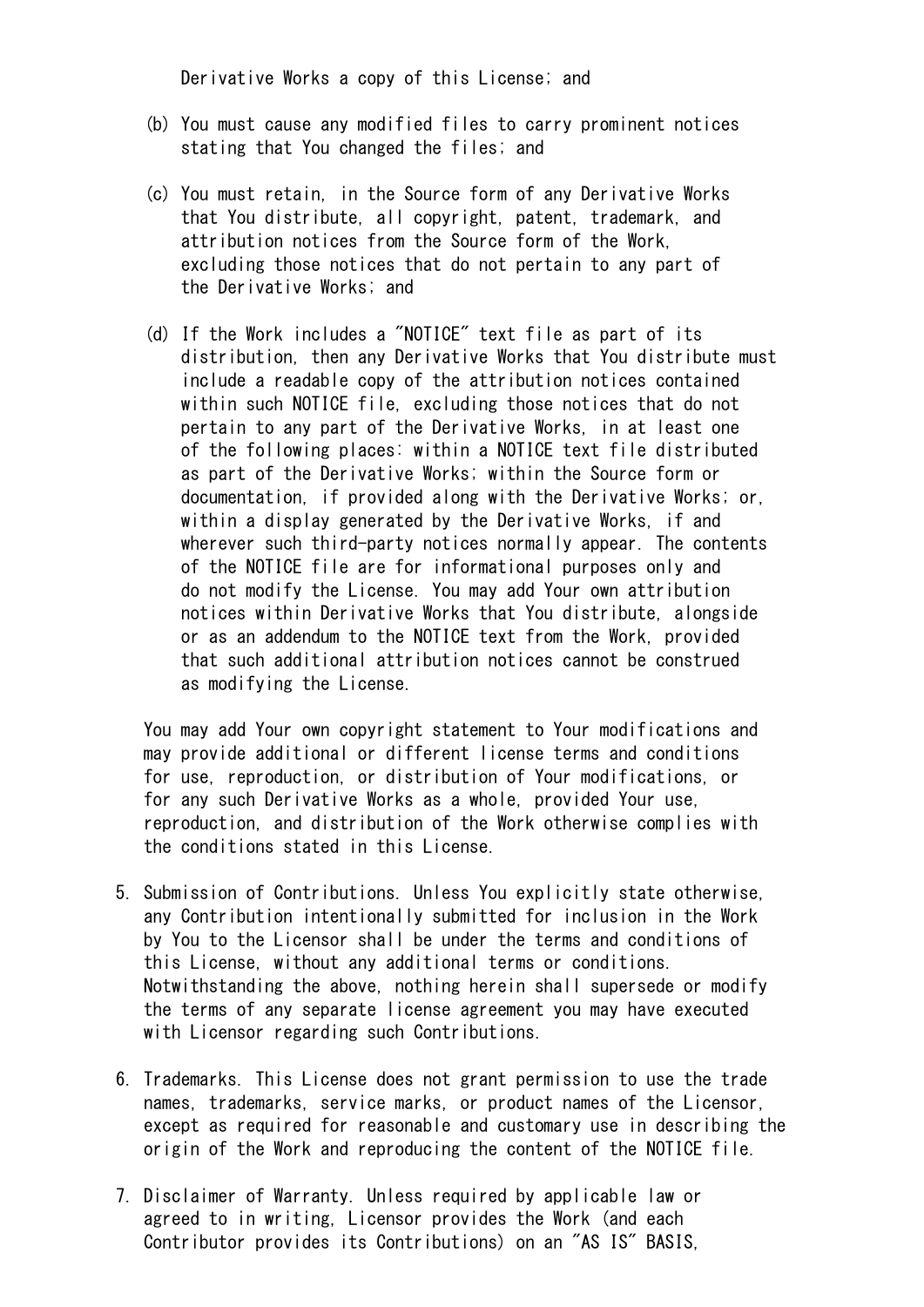WITHOUT WARRANTIES OR CONDITIONS OF ANY KIND, either express or implied, including, without limitation, any warranties or conditions of TITLE, NON-INFRINGEMENT, MERCHANTABILITY, or FITNESS FOR A PARTICULAR PURPOSE. You are solely responsible for determining the appropriateness of using or redistributing the Work and assume any risks associated with Your exercise of permissions under this License.

- 8. Limitation of Liability. In no event and under no legal theory, whether in tort (including negligence), contract, or otherwise, unless required by applicable law (such as deliberate and grossly negligent acts) or agreed to in writing, shall any Contributor be liable to You for damages, including any direct, indirect, special, incidental, or consequential damages of any character arising as a result of this License or out of the use or inability to use the Work (including but not limited to damages for loss of goodwill, work stoppage, computer failure or malfunction, or any and all other commercial damages or losses), even if such Contributor has been advised of the possibility of such damages.
- 9. Accepting Warranty or Additional Liability. While redistributing the Work or Derivative Works thereof, You may choose to offer, and charge a fee for, acceptance of support, warranty, indemnity, or other liability obligations and/or rights consistent with this License. However, in accepting such obligations, You may act only on Your own behalf and on Your sole responsibility, not on behalf of any other Contributor, and only if You agree to indemnify, defend, and hold each Contributor harmless for any liability incurred by, or claims asserted against, such Contributor by reason of your accepting any such warranty or additional liability.

END OF TERMS AND CONDITIONS

APPENDIX: How to apply the Apache License to your work.

 To apply the Apache License to your work, attach the following boilerplate notice, with the fields enclosed by brackets "{}" replaced with your own identifying information. (Don't include the brackets!) The text should be enclosed in the appropriate comment syntax for the file format. We also recommend that a file or class name and description of purpose be included on the same "printed page" as the copyright notice for easier identification within third-party archives.

Copyright {yyyy} {name of copyright owner}

 Licensed under the Apache License, Version 2.0 (the "License"); you may not use this file except in compliance with the License. You may obtain a copy of the License at

http://www.apache.org/licenses/LICENSE-2.0